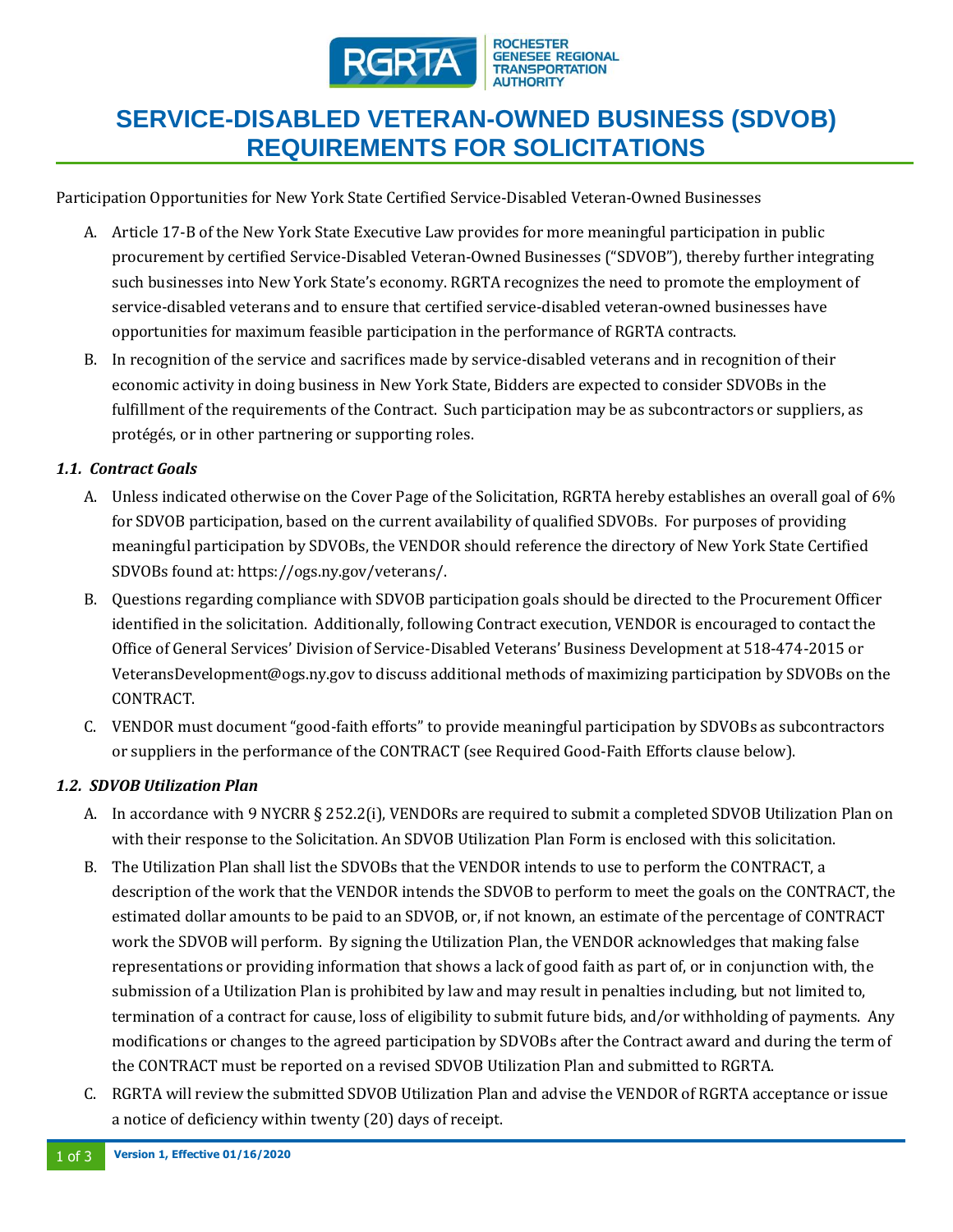

**ROCHESTER GENESEE REGIONAL TRANSPORTATION ALITHORITY** 

# **SERVICE-DISABLED VETERAN-OWNED BUSINESS (SDVOB) REQUIREMENTS FOR SOLICITATIONS**

- D. If a notice of deficiency is issued, VENDOR agrees that it shall respond to the notice of deficiency, within seven (7) business days of receipt, by submitting to RGRTA a written remedy in response to the notice of deficiency. If the written remedy that is submitted is not timely or is found by RGRTA to be inadequate, RGRTA shall notify the VENDOR and direct the VENDOR to submit, within five business days of notification by RGRTA, a request for a partial or total waiver of SDVOB participation goals on SDVOB 200. Failure to file the waiver form in a timely manner may be grounds for disqualification of the response to the Solicitation.
- E. RGRTA may disqualify a VENDOR's response to solicitation as being non-responsive under the following circumstances:
	- a. If a VENDOR fails to submit an SDVOB Utilization Plan;
	- b. If a VENDOR fails to submit a written remedy to a notice of deficiency;
	- c. If a VENDOR fails to submit a request for waiver; or
	- d. If RGRTA determines that the VENDOR has failed to document good-faith efforts.
- F. If awarded a Contract, VENDOR certifies that it will follow the submitted SDVOB Utilization Plan for the performance of SDVOBs on the CONTRACT pursuant to the prescribed SDVOB contract goals set forth above.
- G. VENDOR further agrees that a failure to use SDVOBs as agreed in the Utilization Plan shall constitute a material breach of the terms of the CONTRACT. Upon the occurrence of such a material breach, RGRTA shall be entitled to any remedy provided herein, including but not limited to, a finding of VENDOR non-responsibility.

#### *1.3. Request for Waiver*

- A. Prior to submission of a request for a partial or total waiver, the VENDOR shall speak to the Procurement Officer identified in the Solicitation for guidance.
- B. In accordance with 9 NYCRR § 252.2(m), a VENDOR that is able to document good-faith efforts to meet the goal requirements, as set forth in clause 4 below, may submit a request for a partial or total waiver on the enclosed SDVOB Waiver Form , accompanied by supporting documentation. A VENDOR may submit the request for waiver at the same time it submits its SDVOB Utilization Plan. If a request for waiver is submitted with the SDVOB Utilization Plan and is not accepted by RGRTA at that time, the provisions of clauses 1.2 (C), (D) & (E) will apply. If the documentation included with the VENDORs waiver request is complete, RGRTA shall evaluate the request and issue a written notice of acceptance or denial within 20 days of receipt.
- C. VENDOR shall attempt to utilize, in good faith, the SDVOBs identified within its SDVOB Utilization Plan, during the performance of the CONTRACT. Requests for a partial or total waiver of established goal requirements made subsequent to contract award may be made at any time during the term of the CONTRACT to RGRTA, but must be made no later than prior to the submission of a request for final payment on the CONTRACT.
- D. If RGRTA, upon review of the SDVOB Utilization Plan and Monthly SDVOB Compliance Report (SDVOB 101) determines that VENDOR is failing or refusing to comply with the contract goals and no waiver has been issued in regards to such non-compliance, RGRTA may issue a notice of deficiency to the VENDOR. The VENDOR must respond to the notice of deficiency within seven business days of receipt. Such response may include a request for partial or total waiver of SDVOB contract goals.
- E. Waiver requests should be sent to the Procurement Officer identified in the Solicitation.